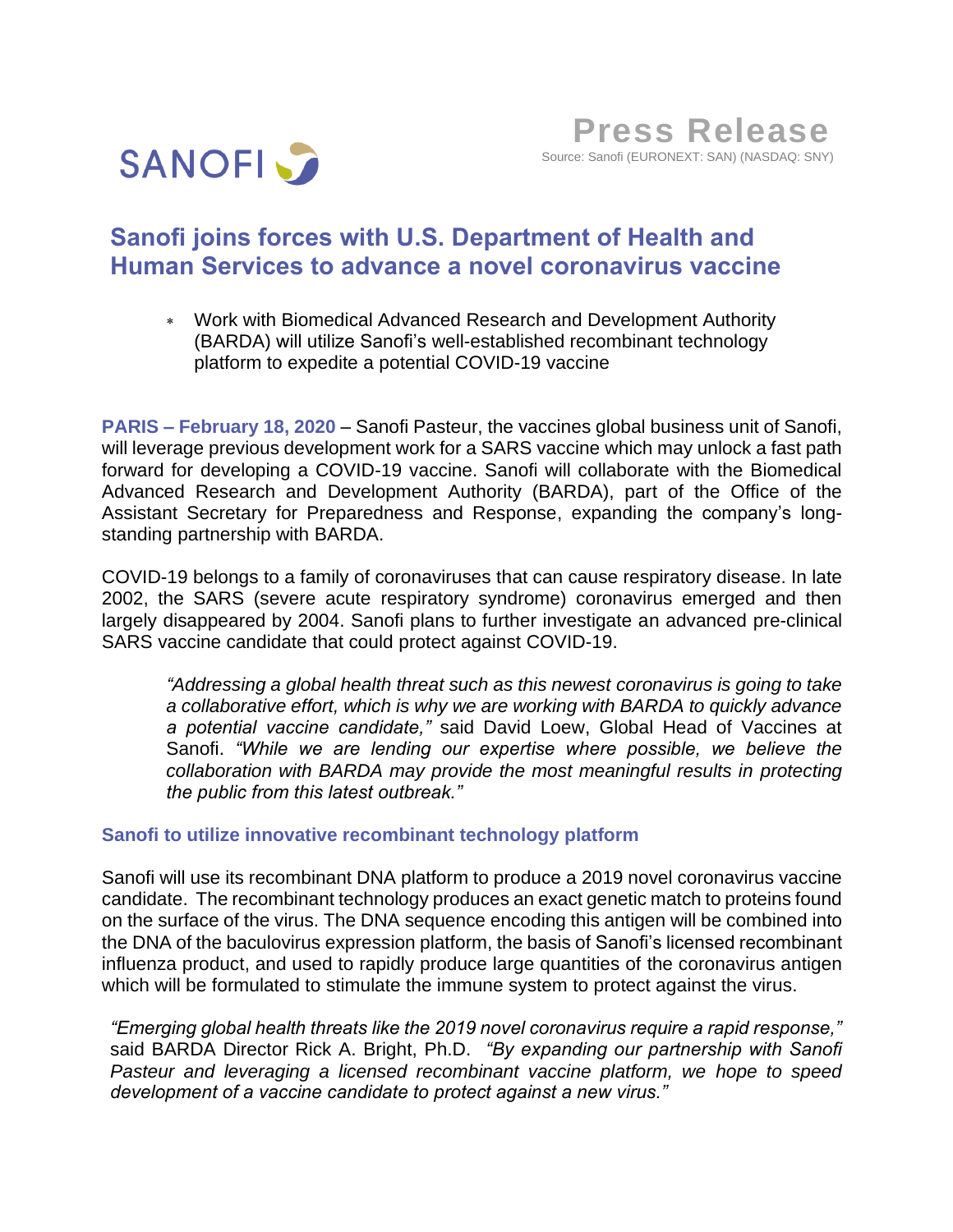### **Sanofi uniquely positioned in search for a coronavirus vaccine**

In non-clinical studies, the SARS vaccine candidate was immunogenic and afforded partial protection as assessed in animal challenge models. This development work by Protein Sciences (acquired by Sanofi in 2017) provides a head start in expediting a COVID-19 vaccine. Additionally, since there is a licensed vaccine based on this platform this will allow for research and materials to be produced relatively quickly for clinical testing. Sanofi's platform also has the potential to manufacture large quantities of the vaccine candidate.

## **Sanofi's long-standing commitment to protecting public health**

This agreement with BARDA marks another milestone in Sanofi's ongoing contributions to help fight public health threats. Sanofi continues to actively explore potential opportunities where the company's deep vaccine experience and innovative technologies may contribute to addressing the coronavirus public health situation, including sharing Sanofi's vaccine research and development experience with the Coalition for Epidemic Preparedness Innovations.

In December 2019, Sanofi also entered into [an agreement with BARDA](http://www.news.sanofi.us/2019-12-09-Sanofi-awarded-226-million-by-US-government-to-expand-pandemic-influenza-preparedness) to establish state of the art facilities in the U.S. for the sustainable production of an adjuvanted recombinant vaccine for use in the event of an influenza pandemic and based on the same technology platform that will be used for the COVID-19 program.

#### **About Sanofi**

Sanofi is dedicated to supporting people through their health challenges. We are a global biopharmaceutical company focused on human health. We prevent illness with vaccines, provide innovative treatments to fight pain and ease suffering. We stand by the few who suffer from rare diseases and the millions with long-term chronic conditions.

With more than 100,000 people in 100 countries, Sanofi is transforming scientific innovation into healthcare solutions around the globe.

Sanofi, Empowering Life

**Media Relations Contact** Marion Breyer Tel.: +33 (0)1 53 77 46 46 [mr@sanofi.com](mailto:mr@sanofi.com)

**Investor Relations Contact** Felix Lauscher Tel.: +33 (0)1 53 77 45 45 [ir@sanofi.com](mailto:ir@sanofi.com)

#### **Forward-Looking Statements**

This press release contains forward-looking statements as defined in the Private Securities Litigation Reform Act of 1995, as amended. Forwardlooking statements are statements that are not historical facts. These statements include projections and estimates and their underlying assumptions, statements regarding plans, objectives, intentions and expectations with respect to future financial results, events, operations, services, product development and potential, and statements regarding future performance. Forward-looking statements are generally identified